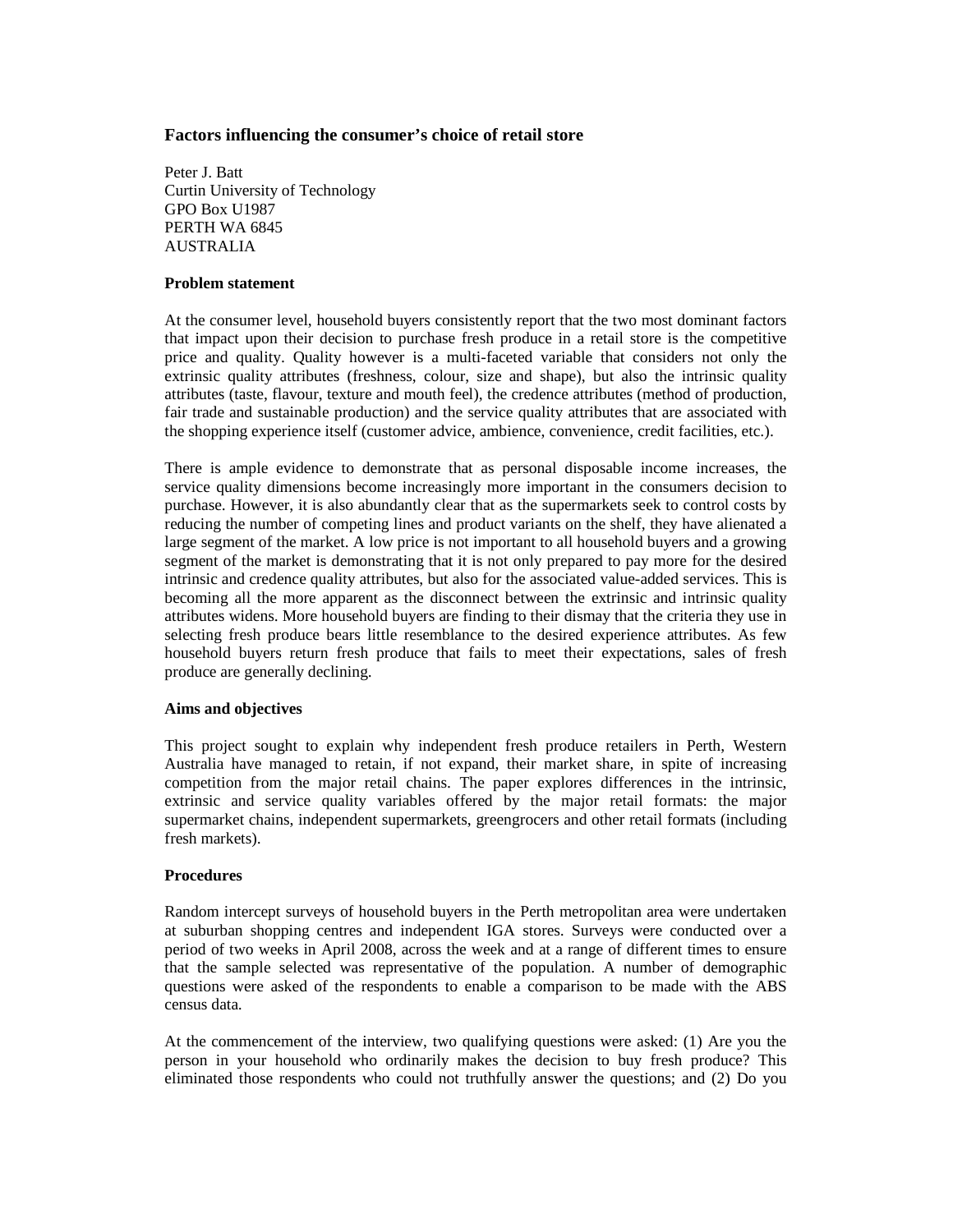have 15 minutes available to complete this questionnaire? This eliminated those respondents who did not have the time and were more likely to fail to adequately complete the questionnaire.

The questionnaire explored such issues as

- the frequency of purchase
- the place of purchase
- what proportion of their purchases respondents made from this store and
- why respondents chose to purchase from this retail store

A total of 474 household buyers were interviewed.

## **Results**

The majority of respondents in the Perth metropolitan area purchased fresh fruit and vegetables only one time per week (52%)(Table 1).

|                          |     | $\frac{0}{0}$ |
|--------------------------|-----|---------------|
| Daily                    |     |               |
| 2-3 times per week       | 168 | 35.5          |
| One time per week        | 247 | 52.2          |
| One time every two weeks |     |               |
|                          |     |               |
|                          |     |               |

#### **Table 1: Frequency of purchasing fresh fruit and vegetables**

The two major supermarket chains, Coles and Woolworths, accounted for some 44% of sales, with the independent supermarkets accounting for 26% of sales and green grocers accounting for 21% (Table 2).

## **Table 2: Place of purchase**

|                          |     | $\%$ |
|--------------------------|-----|------|
| Coles/Woolworths         | 209 | 44.2 |
| Independent supermarkets | 122 | 25.8 |
| Green grocers            | 100 | 21.1 |
| Other markets            | 31  | 6.6  |
| <b>Canning Vale</b>      |     | 1.9  |
| Internet                 |     | 0.4  |
|                          |     |      |
|                          |     |      |

Irrespective of the place of purchase, most respondents purchased 80% of their fresh fruit and vegetables from their preferred retail store.

In choosing where to buy fresh fruit and vegetables, competitive price was the most frequently cited variable respondents considered in making their decision to purchase (Table 3). However, considering that good quality produce and freshness were the next most frequently cited variables, it is highly probable that for the majority of respondents, product quality was more influential than price.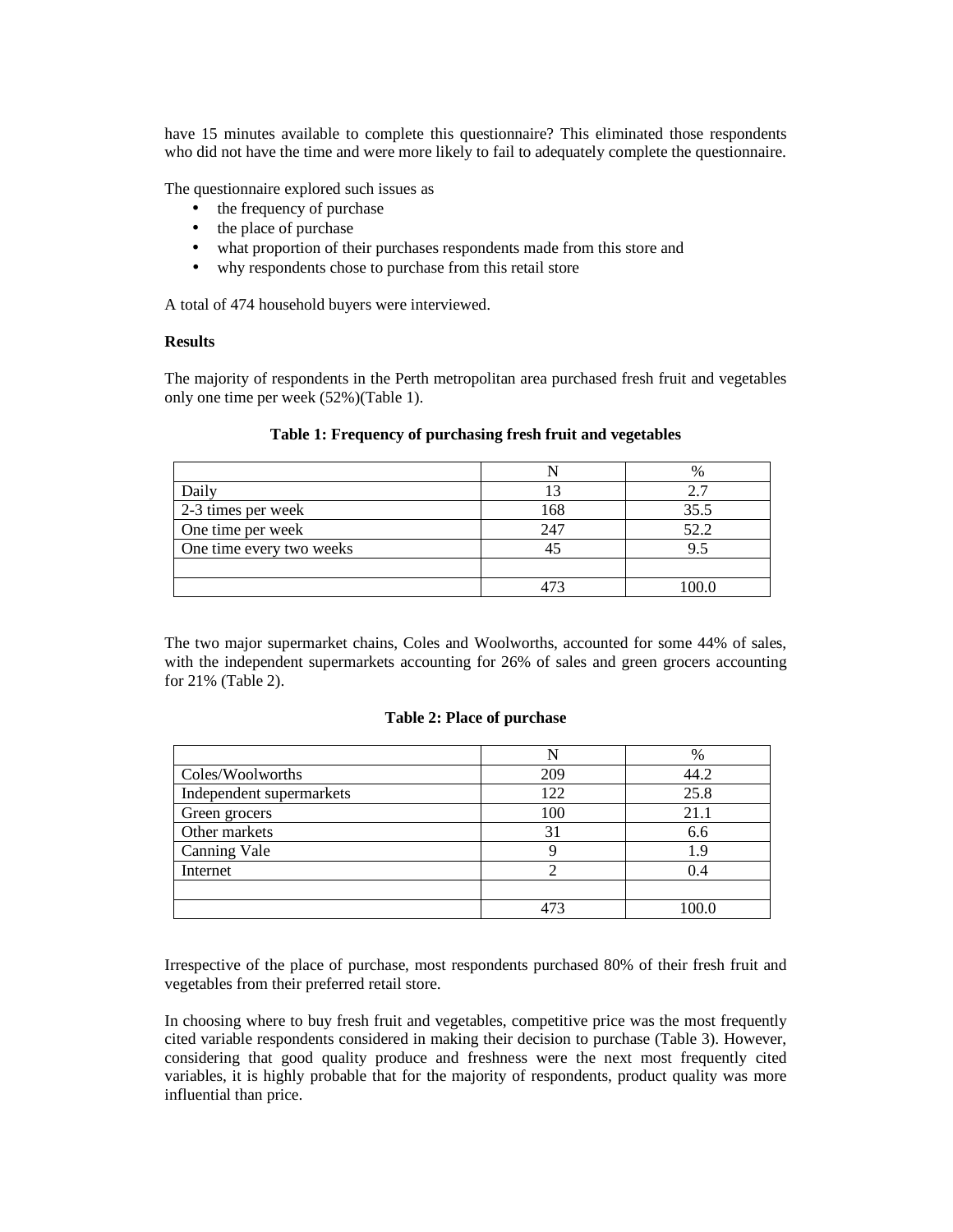|                           | Ranking          |                |                |                | N              | $\%$           |                  |
|---------------------------|------------------|----------------|----------------|----------------|----------------|----------------|------------------|
|                           | 1                | $\mathfrak{D}$ | 3              | $\overline{4}$ | 5              |                |                  |
| Competitive price         | 65               | 99             | 40             | 14             | $\overline{3}$ | 221            | 46.9             |
| Good quality produce      | 65               | 70             | 30             | 10             | $\mathbf{1}$   | 176            | 37.3             |
| Fresh                     | 98               | 44             | 24             | $\overline{4}$ | $\mathbf{1}$   | 171            | 36.3             |
| Convenience               | 88               | 28             | 14             | 6              | $\mathbf 1$    | 137            | 29.1             |
| Wide range of produce     | 18               | 28             | 28             | 5              | $\mathbf{1}$   | 80             | 17.0             |
| Close proximity to home   | 38               | 15             | $8\,$          | 5              |                | 66             | 14.0             |
| Location                  | 32               | 17             | $\overline{5}$ | $\overline{4}$ |                | 58             | 12.3             |
| Wide range of other foods | $\boldsymbol{7}$ | 10             | 9              | $\overline{4}$ | $\overline{2}$ | 32             | 6.8              |
| Local produce             | $\overline{8}$   | 6              | 7              | $\mathbf{1}$   | $\mathbf{1}$   | 23             | $\overline{4.9}$ |
| One-stop shop             | 5                | $\overline{5}$ | 5              | $\overline{3}$ |                | 18             | $\overline{3.8}$ |
| Customer service          | $\overline{2}$   | $\overline{4}$ | $\overline{4}$ | $\overline{3}$ | $\overline{4}$ | 17             | $\overline{3.6}$ |
| Parking                   | $\overline{2}$   | $\overline{5}$ | $\overline{6}$ | $\overline{1}$ | $\overline{3}$ | 17             | $\overline{3.6}$ |
| Cleanliness               | $\overline{2}$   | $\overline{4}$ | $\overline{2}$ | $\overline{3}$ | $\overline{5}$ | 16             | $\overline{3.4}$ |
| Locally owned             | $\overline{6}$   | $\overline{5}$ | $\overline{3}$ | $\overline{1}$ | $\overline{1}$ | 16             | 3.4              |
| Hours of opening          | 3                | $\overline{5}$ |                | 3              | 5              | 16             | 3.4              |
| Friendly staff            |                  | $\overline{4}$ | $\overline{2}$ | 6              | $\overline{2}$ | 14             | 3.0              |
| Availability of produce   | $\mathbf{1}$     | 6              | 6              | $\mathbf{1}$   |                | 14             | 3.0              |
| Only shop available       | 10               | $\overline{c}$ |                | $\mathbf{1}$   |                | 13             | 2.8              |
| Value for money           | $\overline{c}$   | $\overline{2}$ | 5              | $\mathbf{1}$   |                | 10             | 2.1              |
| Produce in-season         |                  | $\overline{2}$ | $\overline{2}$ | $\overline{c}$ | 3              | 9              | 1.9              |
| Easy access               | $\overline{4}$   |                | $\overline{3}$ | $\overline{1}$ | $\mathbf{1}$   | $\overline{9}$ | 1.9              |
| Appearance                | $\mathbf 1$      | $\overline{c}$ | $\overline{3}$ | $\overline{c}$ | $\mathbf 1$    | 9              | 1.9              |
| Loyalty/always shop here  | $\mathbf{1}$     | $\overline{3}$ | $\overline{4}$ |                |                | $8\,$          | 1.7              |
| Its not Coles/WW          | $\overline{3}$   | $\mathbf{1}$   | $\mathbf{1}$   | $\mathbf{1}$   |                | 6              | 1.3              |
| Have organic produce      | $\overline{2}$   |                | $\mathbf{1}$   | $\overline{2}$ |                | $\overline{5}$ | 1.1              |
| Credit card facilities    | $\mathbf{1}$     | 3              |                |                |                | $\overline{4}$ | 0.8              |
| Quick checkout            |                  |                |                | $\overline{2}$ | $\overline{c}$ | $\overline{4}$ | 0.8              |
| Close to other shops      |                  | $\mathbf{1}$   | $\mathbf{1}$   |                | $\overline{1}$ | $\overline{3}$ | 0.6              |
| Ability to self select    |                  |                |                | $\mathbf{1}$   | $\mathbf{1}$   | $\overline{c}$ | 0.4              |
| Store layout              |                  | $\mathbf{1}$   | 1              |                |                | $\overline{c}$ | 0.4              |
| Loyalty programs          |                  | 1              | $\mathbf{1}$   |                |                | $\overline{c}$ | 0.4              |
|                           |                  |                |                |                |                |                |                  |
| $N = 471$                 |                  |                |                |                |                |                |                  |

**Table 3: Variables respondents consider in choice of store** 

A third cluster of variables emerged which were related to convenience, close proximity to home and location. Convenience could also be extended to include the ease with which the shopper could procure a wide range of other food and to purchase everything that the respondent required on the one occasion (one-stop shop). The ease with which the respondent could park their car and the hours during which the store was open were additional considerations.

Respondents were then asked to rate the importance of a number of variables on a scale from 1 to 6 where 1 was "not at all important" and 6 was "very important". Not unexpectedly, good quality produce, freshness, value for money and competitive price were found to be equally important in the respondents' choice of retail store (Table 4). However, two additional variables: a wide range of produce and the cleanliness of the store were found to be of equal importance in the respondents' choice.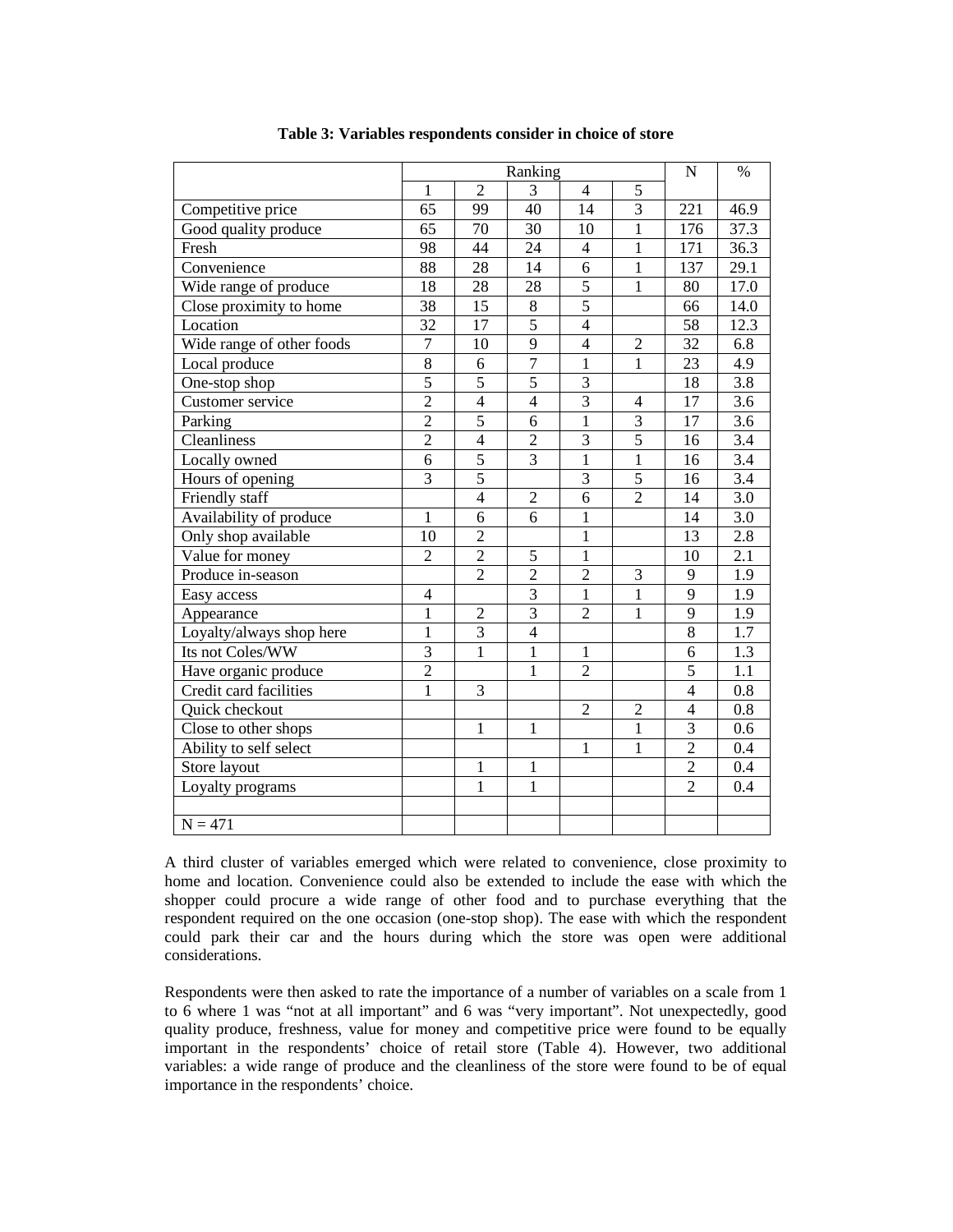|                                            | Mean                | <b>SD</b>         |
|--------------------------------------------|---------------------|-------------------|
| Good quality produce                       | $5.68^{a}$          | 0.66              |
| Fresh produce                              | $5.64^{\circ}$      | 0.69              |
| A wide range of fresh produce              | $5.48^{a}$          | 0.80              |
| Clean                                      | $5.35^{a}$          | 0.92              |
| Good value for money                       | $5.30^{a}$          | 0.94              |
| Competitive price                          | $5.11^{a}$          | $\overline{1.00}$ |
| All product is clearly priced              | $5.08^{b}$          | 1.06              |
| I can self select                          | $4.98^\circ$        | 1.19              |
| Fast and efficient check-out               | 4.96 <sup>c</sup>   | 1.02              |
| Close to my home                           | $4.95^\circ$        | 1.28              |
| Easy to access                             | 4.91 <sup>c</sup>   | 1.14              |
| Customer service                           | 4.79 <sup>d</sup>   | 1.20              |
| Fresh produce is refrigerated              | $4.78^{d}$          | 1.29              |
| Good access to product on the shelf        | 4.70 <sup>e</sup>   | 1.16              |
| A wide range of other food products        | 4.69 <sup>e</sup>   | 1.35              |
| Price specials or discounts                | $4.63^e$            | 1.31              |
| Plentiful car parking                      | $4.58^e$            | 1.41              |
| Trolleys and baskets easily accessible     | 4.56 <sup>e</sup>   | 1.29              |
| One-stop shop – can purchase everything    | $4.51$ <sup>f</sup> | 1.50              |
| Origin of the product is clearly displayed | $4.43^{8}$          | 1.38              |
| Knowledgeable staff                        | 4.39 <sup>h</sup>   | 1.31              |
| Good lighting                              | $4.30^{i}$          | 1.25              |
| Attractive presentation                    | $4.24^{i}$          | 1.33              |
| Favourable prior purchase                  | $4.15^{j}$          | 1.39              |
| <b>Extended trading hours</b>              | $3.97^{k}$          | 1.76              |
| Attractive décor and surroundings          | $3.95^{k}$          | 1.34              |
| Refund/return policy                       | $3.81$ <sup>1</sup> | 1.72              |
| Clear signage                              | $3.67^{\rm m}$      | 1.49              |
| Organic produce                            | 3.31 <sup>n</sup>   | 1.56              |
| Product information available in-store     | 3.31 <sup>n</sup>   | 1.46              |
| In-store tastings                          | $2.97^{\circ}$      | 1.53              |
| Loyalty programs                           | $2.83^{\circ}$      | $\overline{1.62}$ |
| Advertising on radio/tv/newspapers         | $2.58^{p}$          | 1.46              |
| Offer home delivery                        | 2.14 <sup>q</sup>   | 1.46              |

**Table 4: Importance of criteria respondents use in their choice of retail store** 

where those items with the same superscript are not significantly different at  $p = 0.05$ 

Several variables which could be considered collectively as convenience were found to comprise the next most important group of variables: fast and efficient checkout, close to home and easy to access.

Respondents demonstrated a clear preference to self select the fresh fruit and vegetables that they purchased, rather than to purchase prepacked produce or to allow a sales assistant to select it for them. A wide range of variables which related to the actual shopping experience were found to be of moderate importance in the respondents choice of retail store: good access to product on the shelf, range of other food products, price specials or discounts, plentiful car parking and easily accessible trolleys and baskets.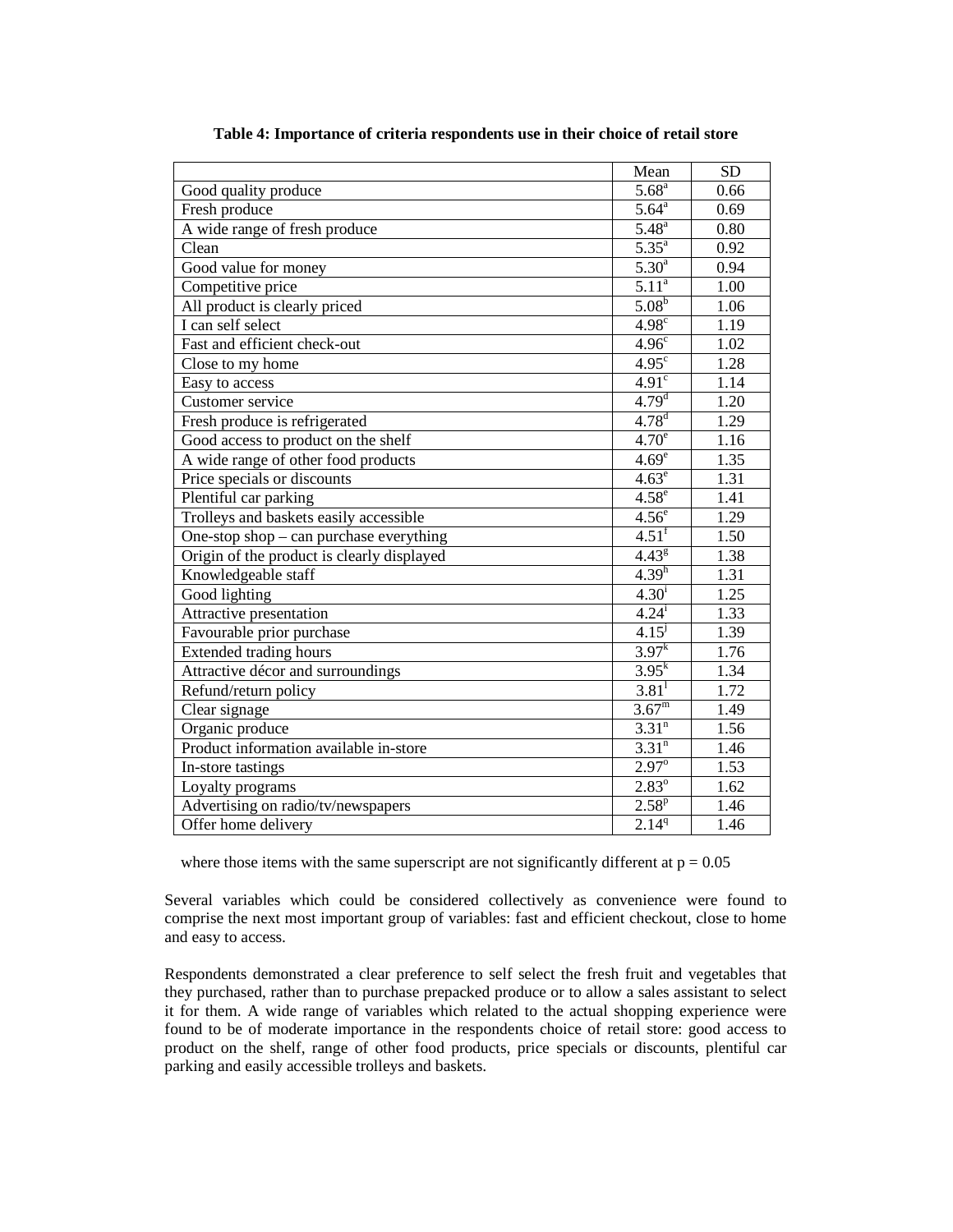Those elements which were considered to be of least importance in the consumers choice of retail store included the availability of product information in-store, in-store tastings, loyalty programs, advertising and the opportunity to have produce home delivered.

Principal component analysis (with varimax rotation and Kaiser normalization) revealed seven underlying constructs, which collectively explained 66% of the variance in the consumers choice of retail store (Table 5).

The most important of these factors was the product offer quality (Factor 3): product freshness, the quality and the range. The shopping experience (Factor 5)(access to the product on the shelf, the ability to self-select the produce and the availability of clean trolleys and baskets) and convenience (Factor 6)(ease of access, proximity to home and plentiful car parks) then comprised the second most important group of constructs. Price (Factor 4)(competitive price, good value and offer price discounts), ambience of the store (Factor 2)(presentation, décor, lighting and signage) and the level of customer service (Factor 7)(fast and efficient check-out and knowledgeable staff) comprised a third group of variables. The least influential construct in the respondents choice of retail store were the promotional variables (Factor 1).

The importance respondents placed on six of these constructs was found to differ, depending upon the store from which respondenst purchased the majority of fresh fruit and vegetables (Table 6). There was no significant difference in the shopping experience (Factor 5) between the four retail formats. This would suggest that the ability to access fresh produce on the shelf, to self-select the produce and the availability of trolleys and baskets was of equal importance to all respondents.

Sales promotion (Factor 1) was of more importance for those respondents who purchased fresh fruit and vegetables from both Coles and Woolworths and the independent supermarkets. As both greengrocers and other markets seldom engage in any advertising, such is not surprising. Furthermore, it is generally only the major supermarkets that offer shoppers loyalty programs such as frequent flyer points or discounts on fuel purchased from service stations.

For those shoppers purchasing from other markets, the ambience (Factor 2) was of significantly less importance than for those purchasing from greengrocers, the major supermarket chains and the independent supermarkets. Given that the other markets includes weekend markets, farmers direct markets and the wholesale market, which offers bulk sales to consumers on Saturday mornings, this comes as no surprise. For those respondents purchasing from the other markets, price was of more importance. Because the consumer is buying direct, many believe that the product quality is superior, although that is often debatable. However, in order to capture these benefits, shoppers must often travel some distance to reach the market and the level of service they receive from sales staff is often poor.

For those buying from the major supermarket chains, convenience and the shopping experience are the most important variables influencing their decision to purchase. Some shoppers, it seems, are prepared to forego a competitive price and product quality in order to complete the household shop with the minimum of fuss and inconvenience. What differentiates the independent supermarkets from the major supermarket chains is the added service, but otherwise, there is little to differentiate between them.

For the greengrocers, their unique selling proposition is derived primarily from the superior level of quality and service consumers receive. While price is important, some shoppers are willing to pay more to secure better quality product and will often go out of their way to purchase what they require.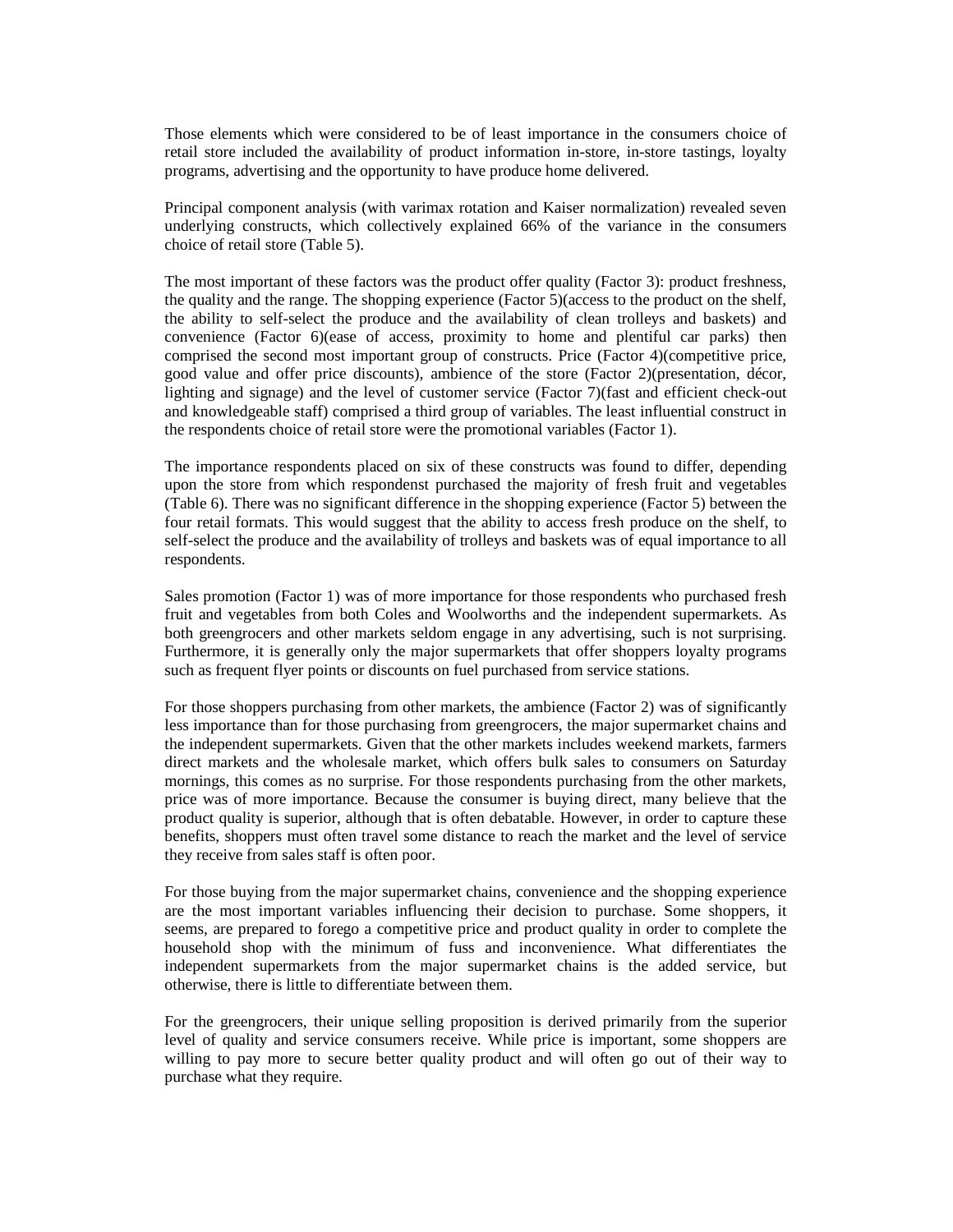|                     | Factor       |                |                |                |       |       |                |
|---------------------|--------------|----------------|----------------|----------------|-------|-------|----------------|
|                     | $\mathbf{1}$ | $\overline{2}$ | $\overline{3}$ | $\overline{4}$ | 5     | 6     | $\overline{7}$ |
| Loyalty program     | 0.799        |                |                |                |       |       |                |
| Advertising         | 0.799        |                |                |                |       |       |                |
| <b>Tastings</b>     | 0.687        |                |                |                |       |       |                |
| Home delivery       | 0.684        |                |                |                |       |       |                |
| Refunds             | 0.587        |                |                |                |       |       |                |
| Presentation        |              | 0.780          |                |                |       |       |                |
| Décor               |              | 0.727          |                |                |       |       |                |
| Lighting            |              | 0.626          |                |                |       |       |                |
| Signage             |              | 0.613          |                |                |       |       |                |
| Fresh               |              |                | 0.874          |                |       |       |                |
| Good quality        |              |                | 0.868          |                |       |       |                |
| Wide range          |              |                | 0.713          |                |       |       |                |
| Competitive price   |              |                |                | 0.868          |       |       |                |
| Good value          |              |                |                | 0.839          |       |       |                |
| Price discounts     |              |                |                | 0.696          |       |       |                |
| Good access         |              |                |                |                | 0.761 |       |                |
| Self select         |              |                |                |                | 0.702 |       |                |
| Trolleys            |              |                |                |                | 0.678 |       |                |
| Easy access         |              |                |                |                |       | 0.878 |                |
| Close to home       |              |                |                |                |       | 0.849 |                |
| Car parking         |              |                |                |                |       | 0.603 |                |
| Service             |              |                |                |                |       |       | 0.801          |
| Knowledge           |              |                |                |                |       |       | 0.751          |
| Check-out           |              |                |                |                |       |       | 0.516          |
|                     |              |                |                |                |       |       |                |
| Eigenvalue          | 2.796        | 2.341          | 2.300          | 2.259          | 2.101 | 2.099 | 1.862          |
| Percent variance    | 12.40        | 9.75           | 9.58           | 9.41           | 8.75  | 8.75  | 7.76           |
| Cumulative variance | 12.4         | 22.15          | 31.73          | 41.14          | 49.89 | 58.64 | 66.40          |
| Cronbach's alpha    | 0.802        | 0.742          | 0.805          | 0.660          | 0.719 | 0.714 | 0.709          |
| Factor mean         | 2.98         | 4.45           | 5.10           | 4.61           | 5.02  | 4.97  | 4.32           |

# **Table 5: Principal component analysis**

# **Table 6: Importance of factors by preferred place of purchase**

|                     | Mean                   |                |                |                     |  |  |
|---------------------|------------------------|----------------|----------------|---------------------|--|--|
|                     | Supermarket            | Independent    | Green          | Other               |  |  |
|                     |                        | supermarket    | grocer         | markets             |  |  |
| Sales promotion     | $3.25^{\circ}$         | $3.14^{\rm a}$ | $2.40^{b}$     | $2.63^b$            |  |  |
| Ambience            | 4.55 <sup>a</sup>      | $4.50^{\rm a}$ | $4.44^a$       | $3.79^{b}$          |  |  |
| Product offer       | 4.86 <sup>c</sup>      | $5.03^{bc}$    | $5.62^{\rm a}$ | $5.35^{ab}$         |  |  |
| Price               | $\overline{4.54}^{ab}$ | $4.47^{b}$     | $4.82^{ab}$    | $4.94^{\mathrm{a}}$ |  |  |
| Shopping experience | 5.06 <sup>a</sup>      | $5.09^{\rm a}$ | $5.07^{\rm a}$ | $4.83^{a}$          |  |  |
| Convenience         | $5.14^{a}$             | $4.96^{ab}$    | $4.80^{ab}$    | $4.63^{b}$          |  |  |
| Staff service       | $4.03^{b}$             | $4.56^{\circ}$ | $4.75^{\circ}$ | 4.01 <sup>b</sup>   |  |  |

where those items with the same superscript are not significantly different at  $p = 0.05$